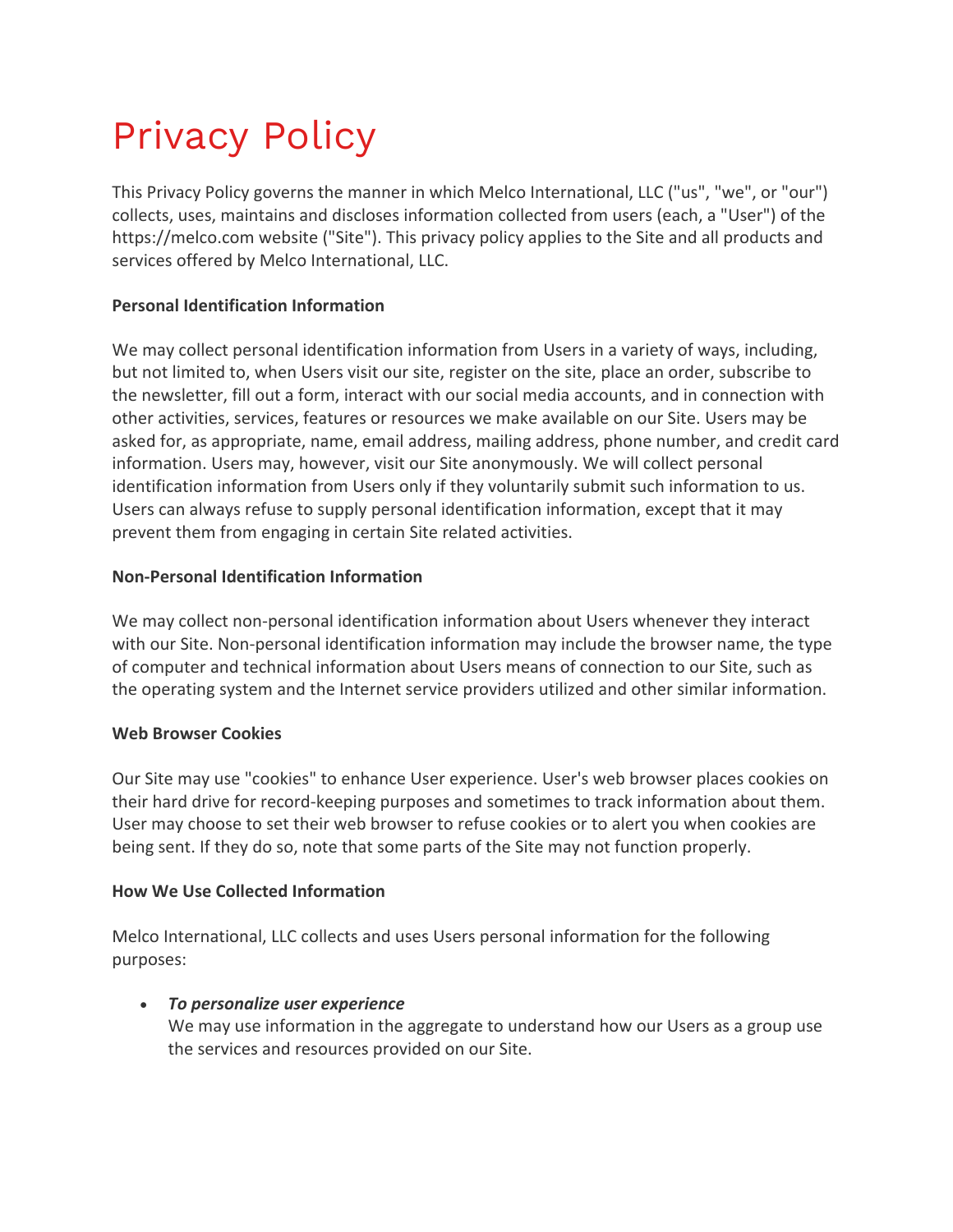# • *To improve our Site*

We continually strive to improve our website offerings based on the information and feedback we receive from you.

• *To improve customer service* Your information helps us to more effectively respond to your customer service requests and support needs.

# • *To process transactions*

We may use the information Users provide about themselves when placing an order only to provide service to that order. We do not share this information with outside parties except to the extent necessary to provide the service.

• *To administer a content, promotion, survey or other Site feature* To send Users information they agreed to receive about topics we think will be of interest to them.

# • *To send periodic emails*

The email address Users provide for order processing, will only be used to send them information and updates pertaining to their order. It may also be used to respond to their inquiries, and/or other requests or questions. If User decides to opt-in to our mailing list, they will receive emails that may include company news, updates, related product or service information, etc. If at any time the User would like to unsubscribe from receiving future emails, we include detailed unsubscribe instructions at the bottom of each email.

# **How We Protect Your Information**

We adopt appropriate data collection, storage, and processing practices and security measures to protect against unauthorized access, alteration, disclosure or destruction of your personal information, username, password, transaction information and data stored on our Site. Sensitive and private data exchange between the Site and its Users happens over an SSL secured communication channel and is encrypted and protected with digital signatures. In compliance with Payment Card Industry (PCI) standards, your credit card information is not stored on our Site.

# **Sharing Your Personal Information**

We do not sell, trade, or rent Users personal identification information to others. We may share generic aggregated demographic information not linked to any personal identification information regarding visitors and users with our business partners, trusted affiliates and advertisers for the purposes outlined above. We may use third-party service providers to help us operate our business and the Site or administer activities on our behalf, such as sending out newsletters or surveys. We may share your information with these third parties for those limited purposes provided that you have given us your permission.

# **Third-Party Websites**